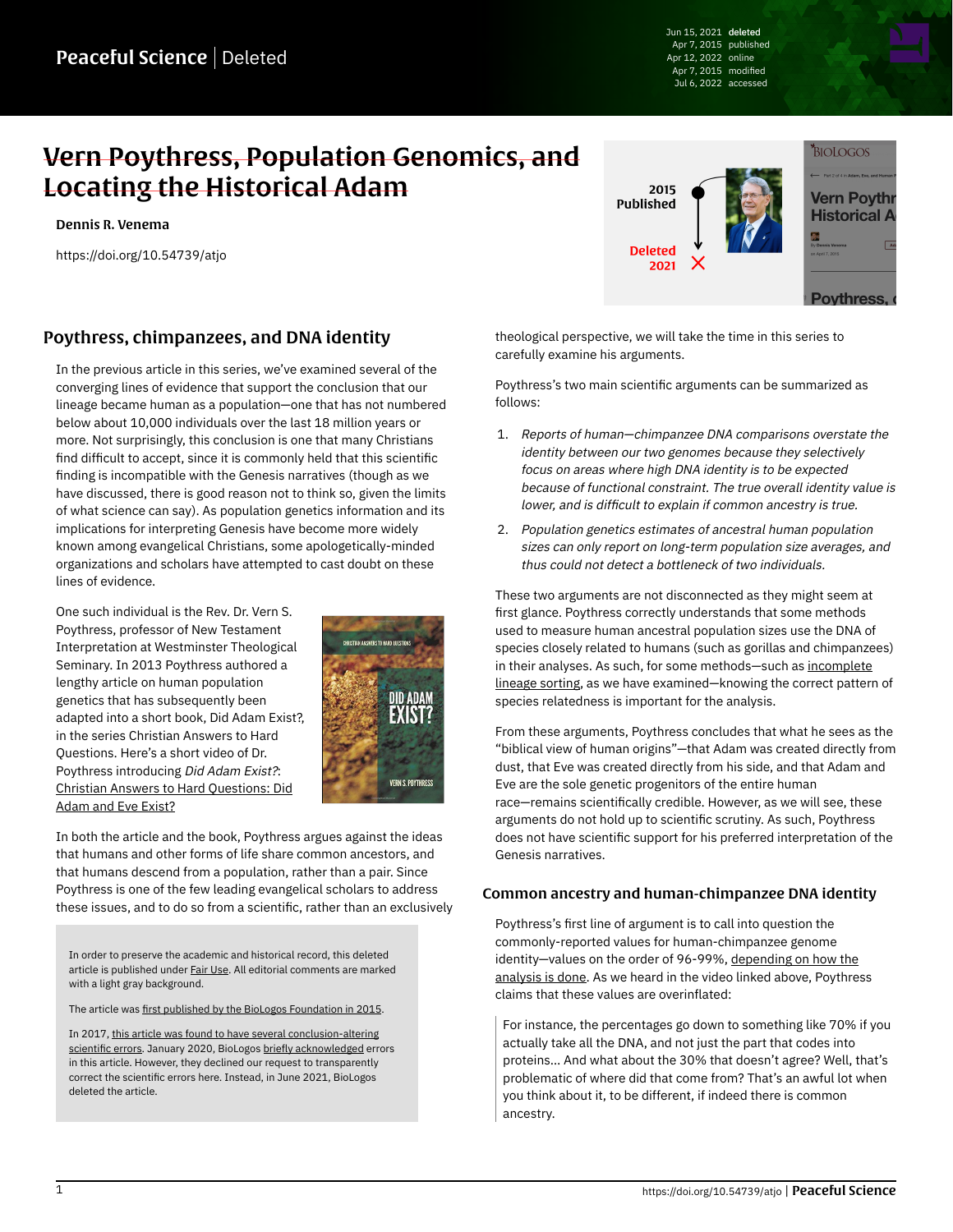In Did Adam Exist? the argument runs along similar lines (pp. 7-8):

If the comparison focuses only on substitutions within aligned protein-coding regions, the match is 99 percent. Indels constitute roughly a 3 percent difference in addition to the 1 percent for substitutions, leading to the figure of 96 percent offered by the NIH… But we have only begun. The 96 percent figure deals only with DNA regions for which an alignment or partially matching sequence can be found. It turns out that not all the regions of human DNA align with chimp DNA. A technical article in 2002 reported that 28 percent of the total DNA had to be excluded because of alignment problems, and that "for 7% of the chimpanzee sequences, no region with similarity could be detected in the human genome.

Even when there is alignment, the alignment with other primate DNA may be closer than the alignment with chimp DNA: "For about 23% of our genome, we share no immediate genetic ancestry with our closest living relative, the chimpanzee. This encompasses genes and exons to the same extent as intergenic regions." The study in question analyzed similarities with orangutan, gorilla, and rhesus monkey, and found cases where human DNA aligns better with one of them than with chimpanzees.

At this point in the book, Poythress includes two questions for reflection, since the book is intended for use in small-group discussions:

What new issue have we discovered about the 96% "identical" genetic codes? How does this change the situation?

Does human DNA always align best with chimp DNA? How might this change your attitude to the first statistic given?

While the text of Did Adam Exist? left these questions somewhat open, the intent of the arguments (and the questions themselves) seems clear when considered alongside Poythress's summary statement in the video above. Poythress is advancing an argument that the overall DNA identity between humans and chimpanzees is much less than the commonly-agreed value of 96-99%. His view, it would appear, is that around 30% of our genome has no similarity to chimpanzees—lowering the overall identity value to about 70%.

This is of course, mistaken—but it will take some effort to explain exactly why this is the case.

It's also not exactly clear what the basis is for the argument—is it the 28% that had "alignment problems" in the 2002 study? The 7% in that same study that had "no region of similarity" to match to? The 23% of our genome that "share(s) no immediate genetic ancestry with … the chimpanzee"? While Poythress does not divulge exactly how he is calculating the ~30% dissimilar figure, these are the only sources he cites to this end. As such, it appears that he views these statements as the technical support for his argument.

These scientific statements—while accurate—do not support the conclusion that the human and chimpanzee genomes are only 70% identical, however. We will begin to unpack why this is the case next.

## How Close are Chimp and Human Genomes?

So far, we have begun to explore the arguments of Dr. Vern Poythress in his recent book Did Adam Exist?-specifically, his argument

claiming that the true level of identity between the human and chimpanzee genome is on the order of 70%, rather than 96-99%. The first source that [Poythress cites](https://doi.org/10.1086/340787) in support of his claim is a 2002 study comparing human and chimpanzee sequences:

The 96 percent figure deals only with DNA regions for which an alignment or partially matching sequence can be found. It turns out that not all the regions of human DNA align with chimp DNA. A technical article in 2002 reported that 28 percent of the total DNA had to be excluded because of alignment problems, and that "for 7% of the chimpanzee sequences, no region with similarity could be detected in the human genome."

There are several problems here that would not, unfortunately, be apparent to Poythress's intended audience. These problems, however, are immediately apparent to a geneticist. The first issue is that this paper, published as it was in 2002, cannot be a study comparing the entire human genome with the entire chimpanzee genome. In 2002, only a preliminary draft of the human genome was available (an improved version would be released in 2004). Moreover, chimpanzee genomics was in its infancy in 2002. Consulting the paper itself reveals that the sample size was a tiny fraction of the chimpanzee genome. The first line of the [paper's abstract](https://doi.org/10.1086/340787) indicates that the analysis was restricted to a small amount of DNA:

A total of 8,859 DNA sequences encompassing approximately 1.9 million base pairs of the chimpanzee genome were sequenced and compared to corresponding human DNA sequences.

Given that the human and chimpanzee genomes are about 3 billion base pairs long, this paper is describing the results for comparing approximately 0.06% of the two genomes. This 0.06% sample was drawn out of a larger sample of about 3 million base pairs, as the authors describe:

Twenty-eight percent of the total amount of sequence was excluded from the analysis, since the entire sequence, or parts of it, displayed more than one match in the human genome that was not due to known families of repeated sequences. For 7% of the chimpanzee sequences, no region with similarity could be detected in the human genome.

This is the section that Poythress is discussing when he states that "28 percent of the total DNA had to be excluded because of alignment problems". First, note that the "total DNA" here is the 3 million DNA base pairs of the sample under study, not the total 3 billion DNA base pairs of the entire chimpanzee genome. Second, note that the reason for excluding the sequence from the analysis is not because it does not match the human genome, but because it matches it in more than one location. Genomes have a lot of repetitive DNA, and this is part of the challenge when comparing genomes.

Perhaps a short aside about how genomes are sequenced would be helpful here. An analogy I have used before is to imagine a genome as a long text. The way scientists "read" a text (genome) is by chopping it up into fragments, reading the fragments, and then reconstructing the text by finding where the fragments overlap. This process works well until one encounters repeated text. For example, consider the opening lines of A Tale of Two Cities by Charles Dickens: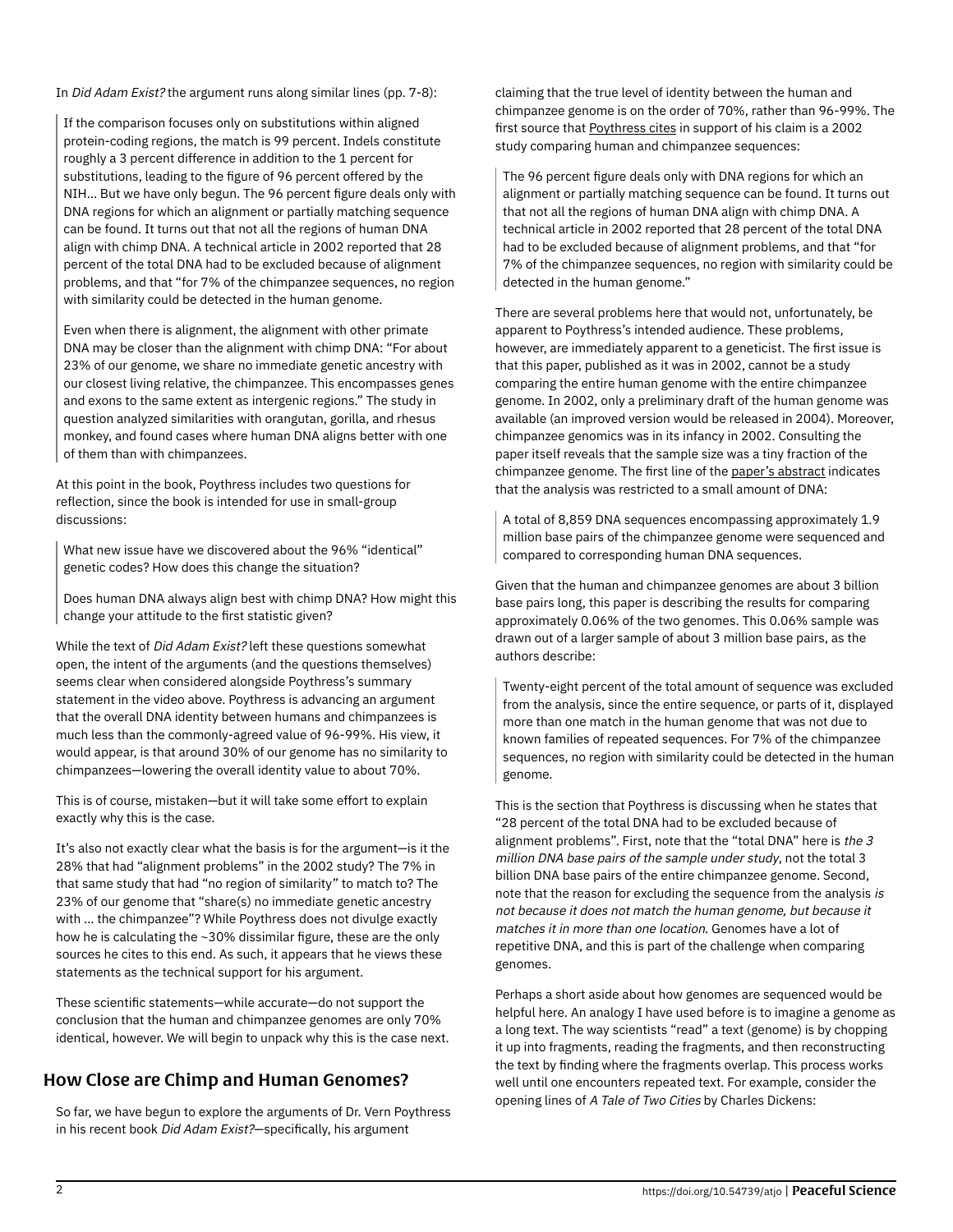It was the best of times, it was the worst of times, it was the age of wisdom, it was the age of foolishness, it was the epoch of belief, it was the epoch of incredulity, it was the season of Light, it was the season of Darkness, it was the spring of hope, it was the winter of despair,

it was the

it was the season of

it was the season of Darkness

As I have written before on this topic, we can reassemble a text with repetitive sequence if we use fragments that are long enough:

If we were to break multiple copies of the original paragraph into random short fragments of a few words each, we could in principle reassemble the entire piece from overlapping segments in the fragments. Where we would run into problems, however, would be with short fragments that are repeated. For example, if we had a fragment that read "it was the" we could not be sure where to place it, since it could match any one of nine locations. The only way to resolve this is to find larger fragments, such as "it was the season of"—which now matches one of only two locations. Better still would be "it was the season of Darkness" which aligns uniquely to only one location.

What Poythress seems to be misunderstanding is that the reason for excluding 28% of the sequence in the 2002 study was because it was the genomic equivalent of an "it was the" sentence fragment. These chimpanzee sequence fragments match the human genome—and may even match it perfectly—but they match in many places. The 2002 study, as an early study, used very short DNA fragments for its analysis. The fact that 28% of those fragments matched more than one location in the human genome is not at all surprising, and is not at all an indication that 28% of the chimpanzee sample is completely unlike human DNA. And even if it were (which it is not) the sample in question is only about one thousandth of the size of the human and chimpanzee genomes—a mere 0.1% of the total genome size.

What then, of the 7% that the authors could not match to the human genome? Here Poythress might have found an argument, except that, once again, this is not 7% of the entire chimpanzee genome, but 7% of one thousandth of the chimpanzee genome. Moreover, since this analysis was performed in 2002—thirteen years ago—it was done using a draft of the human genome that is far, far inferior to what we have in the present day. As such, it is highly likely that many of the excluded sequences do in fact have a match in the human genome, but failed to find a match in the 2002 draft.

Of course, the way to approach this question is to look at larger data sets, and use the [most recent data available](http://www.ensembl.org/index.html). When one does so, one finds that the human and chimpanzee genomes are indeed about 95% identical, genome wide—data that Poythress does not discuss, or even mention.

(As an aside, attempts to minimize the identity between the human and chimpanzee genomes are common among Christians who deny evolution. I have written extensively on this topic in the past with respect to the Discovery Institute and Reasons to Believe, for example—and interested readers will find a much more thorough discussion in those sources. Interestingly, my friend and colleague Todd Wood—a Young-earth creationist (YEC)– also has expended significant effort to combat these misunderstandings among those holding to anti-evolutionary views. He wrote a seminal paper in the

creationist literature on the topic in 2006, and has also strongly critiqued Reasons to Believe on these issues. I have found Todd's scholarship entirely trustworthy and a fascinating read, given his YEC views.)

As such, Poythress's argument that human and chimpanzee DNA is only about 70% identical has not yet found scientific support. In the next post in this series, we'll examine his second line of argument—that a large percentage of human DNA is a better match to other great apes rather than to chimpanzees. Here too we will see that Poythress fails to understand the relevant science, and that the evidence does not support his conclusions.

## The Historical Adam and Incomplete Lineage Sorting

So far in this article, we have been exploring the anti-evolutionary arguments of Dr. Vern Poythress in his brief book Did Adam Exist?—specifically, his arguments alleging that that the human and chimpanzee genomes are only 70% identical. As we have seen, this line of argumentation is intended to call human—chimpanzee common ancestry into question, in part because shared ancestry is used in some methods of estimating the ancestral population size of our lineage. Since Poythress intends to argue that human ancestral population genetics cannot establish that humans descend from a population, rather than a pair, attempting to undermine confidence in common ancestry is part of the overall thrust of the book.

As we have seen, the argument in Did Adam Exist? for ~70% identity is as follows (pp. 7-8):

If the comparison focuses only on substitutions within aligned protein-coding regions, the match is 99 percent. Indels constitute roughly a 3 percent difference in addition to the 1 percent for substitutions, leading to the figure of 96 percent offered by the NIH… But we have only begun. The 96 percent figure deals only with DNA regions for which an alignment or partially matching sequence can be found. It turns out that not all the regions of human DNA align with chimp DNA. A technical article in 2002 reported that 28 percent of the total DNA had to be excluded because of alignment problems, and that "for 7% of the chimpanzee sequences, no region with similarity could be detected in the human genome.

Even when there is alignment, the alignment with other primate DNA may be closer than the alignment with chimp DNA: "For about 23% of our genome, we share no immediate genetic ancestry with our closest living relative, the chimpanzee. This encompasses genes and exons to the same extent as intergenic regions." The study in question analyzed similarities with orangutan, gorilla, and rhesus monkey, and found cases where human DNA aligns better with one of them than with chimpanzees.

We have already dealt with the first section of the argument, and showed that the 2002 paper Poythress cites cannot bear the weight of his claims for it. Accordingly, we now turn to the second section of the argument—but as we shall see, it too fails to establish what Poythress claims for it.

The main thrust of the argument here seems to be that if a sizeable portion of our genome more closely matches a species other than chimpanzee, then a sizeable portion of our genome is not all that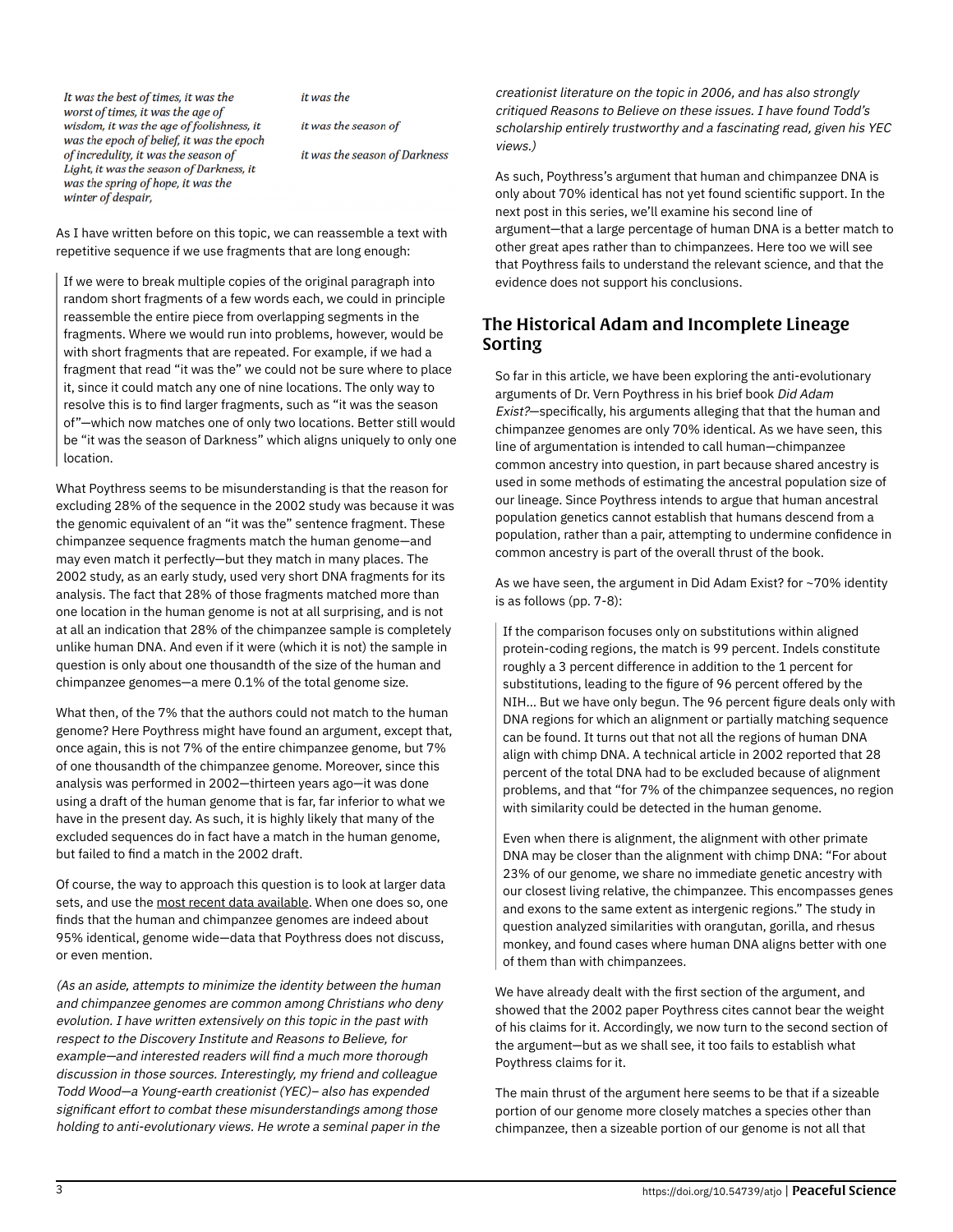similar to the chimpanzee genome. This is an incorrect assumption, but it will take some effort to understand why.

Perhaps the best way to appreciate how this works is to look at actual DNA sequences. Shown below is a section of 90 bases of DNA from the human, chimpanzee and gorilla genomes:

| Homo sapiens<br>Pan troglodytes<br>Gorilla gorilla | atg gcc ctg tgg atg ege etc etg ecc etg etg geg etg etg gcc 45<br>atg gcc ctg tgg atg cgc ctc ctg ccc ctg ctg qua ctg ctg acc<br>atg gcc ctg tgg atg cgc ctc ctg ccc ctg ctg gcg ctg ctg gcc |                       |  |  |  |  |  |  |  |  |  |  |
|----------------------------------------------------|----------------------------------------------------------------------------------------------------------------------------------------------------------------------------------------------|-----------------------|--|--|--|--|--|--|--|--|--|--|
| Homo sapiens<br>Pan troglodytes<br>Gorilla gorilla | ctc tgg gga cct gac cca gcc gca gcc ttt gtg aac caa cac ctg 90<br>ctc tgg gga cct gac cca gcc ec gcc ttt gtg aac caa cac ctg<br>ctc tgg gga cet gae eea gee gee gee ttt gtg aae caa cae etg  |                       |  |  |  |  |  |  |  |  |  |  |
| Homo sapiens<br>Pan troglodytes<br>Gorilla gorilla | Human                                                                                                                                                                                        | Chimpanzee<br>Gorilla |  |  |  |  |  |  |  |  |  |  |

There are a few things to notice here. First, all three sequences are highly identical to each other, with only a few differences. Second, the human and gorilla sequences are the closest match to each other, with only one difference present. Third, the human and chimpanzee sequences have three differences. This pattern is representative for the sequence nearby as well, outside of what can be shown in a small figure. For a stretch of DNA in this area of the genome, the human and gorilla versions match more closely (98.5% identical) than do the human and chimpanzee versions (98.2% identical). As such, this genome region is part of the 23% of our genome that does not find its closest match in chimpanzees, but rather in gorillas.

The problem for Poythress's argument should be immediately apparent. The fact that 23% of our genome matches the gorilla genome more closely does not imply that this very same DNA does not also match the chimpanzee genome with very high identity. In fact, this portion of our genome is highly identical to chimpanzees—it's just that it's slightly more identical to gorillas. The issue is that the human, chimpanzee and gorilla genomes are all highly identical to each other—but that for some portions of our genome, we are just a tiny bit more identical to gorillas than to chimps.

This observation, of course, raises the question of how this pattern arises between these three genomes. The answer, as it happens, is something [we have already discussed in this series](https://peacefulscience.org/prints/deleted/adam-eve-and-human-population-genetics/): incomplete lineage sorting. Since humans, chimpanzees, and gorillas are all descendants of a common ancestral population, we expect this phenomenon to occur, since not every DNA variant in the original population (i.e the one ancestral to all three descendant species) will sort down to all three modern-day species:



So, what Poythress sees as a problem for common ancestry does not, in fact, support his claim that large swaths of the human genome are dissimilar to the chimpanzee genome. Perhaps the confusion arose from failing to understand just how similar the genomes of humans, gorillas, and chimpanzees are—and that more closely matching gorillas is not at all an indication of dissimilarity with chimpanzees. The pattern produced by incomplete lineage sorting is (ironically enough) predicted by common ancestry—shared ancestry between three species. So, far from being a problem for common ancestry, this pattern is genome-wide evidence for common ancestry.

Having dealt with the human—chimpanzee identity issue, Poythress then shifts his focus to population genetics. His intent is to argue that the evidence we have discussed in this series is unable to conclusively assert that our species descends from a population, rather than a pair. As we will see next, however, this claim is similarly bereft of scientific support.

### Population Genomics and Locating the Historical Adam

We now turn to his arguments against the conclusion of human population genetics that our species does not descend uniquely from an ancestral pair. Before we do, it's worth noting, in passing, that Poythress's arguments do not even attempt to refute the most obvious and straightforward evidence for common ancestry. For example, we see mutations in genes that [form nested hierarchies](https://peacefulscience.org/prints/deleted/adam-eve-and-human-population-genetics/#coalescence-incomplete-lineage-sorting-and-great-ape-ancestral-population-sizes) in the human, chimpanzee, gorilla, and orangutan genomes. By far and away the simplest reason for this pattern is common ancestry, and as it turns out it's the exact same pattern of common ancestry predicted by DNA sequence identity between these primates. We also see the [remains of a gene](https://biologos.org/articles/is-there-junk-in-your-genome-exploring-pseudogenes) in the human genome devoted to large-scale egg yolk production—something placental mammals such as humans simply do not need. If Poythress is to build a convincing case against human common ancestry with primates, these and other similar lines of evidence are the issues to tackle. As it stands, he has not even attempted to address them.

Having dealt with common ancestry to his satisfaction, Poythress then shifts to discussing human population genetics. As I see it, the three main arguments Poythress puts forward in this area are as follows:

- 1. Population genomics methods report only long-term average population sizes. These methods could not detect a bottleneck to two individuals, even if one existed, since they report only longterm averages.
- 2. Population genomics methods report sizes for more recent human populations, and do not address more distant history. As such, Adam and Eve may have lived further back in time than these analyses measure. This view is consistent with Scripture since the biblical genealogies may have gaps.
- 3. The findings of population genomics are based on uniformitarian assumptions that may not in fact be true if allowance is made for miracles.

While the third argument requires us to delve into the philosophy of science and how science might interact with theology, the first two claims are strictly scientific. As we will see, these scientific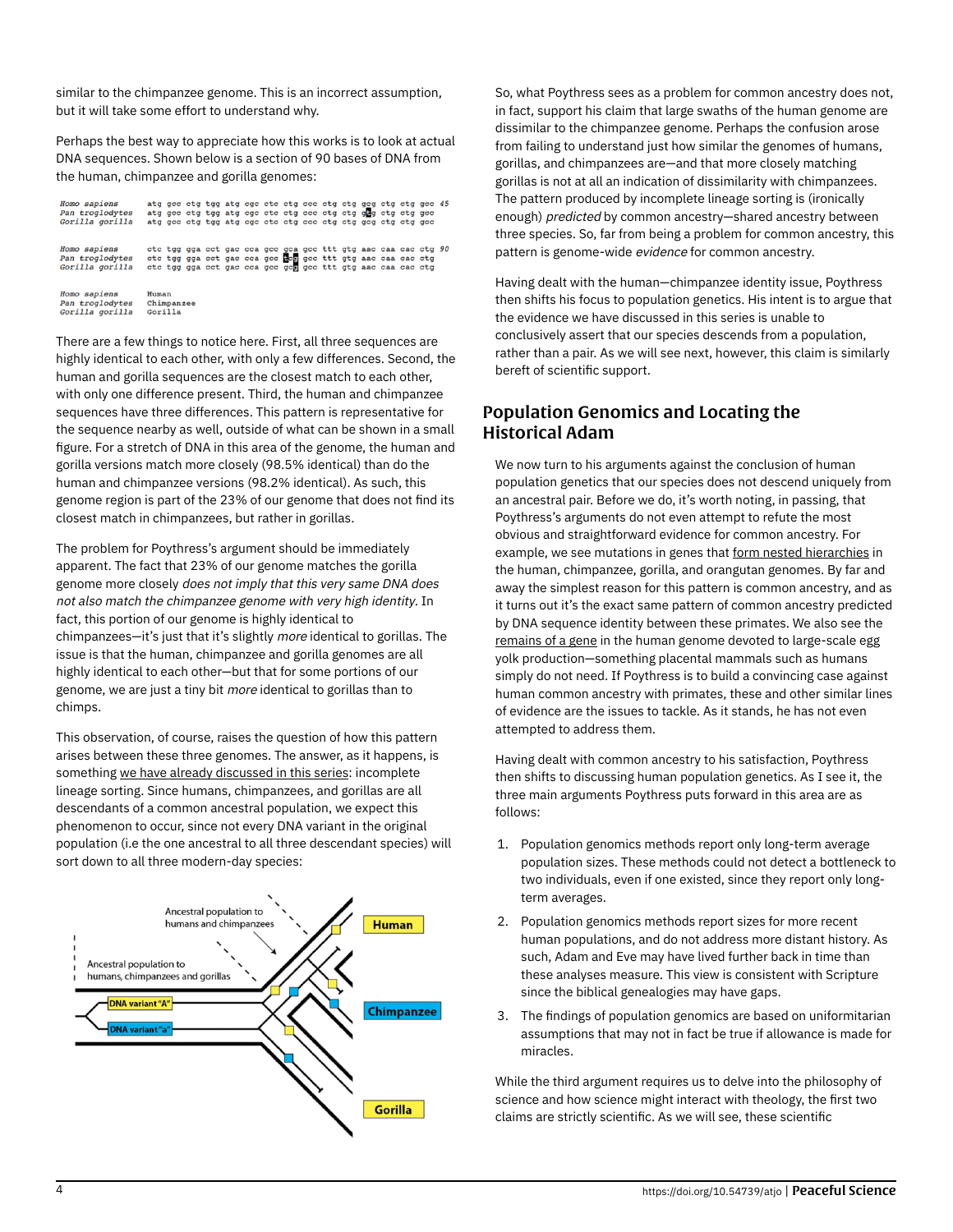claims—like Poythress's claims relevant to common ancestry—also fail to stand up under scrutiny.

#### Population bottlenecks and genetic variability over time

Poythress's first claim, that population size estimates are long-term averages only and thus could not detect an original pair, appears a few times in the book:

Another paper uses genetic diversity among humans today to estimate average population size over the remote past, and offers nine different estimates in the region of 10,000. But these numbers depend on models that assume a constant population size through many generations. The figures are in fact giving us rough averages over long periods of time, so they say nothing about the possibility of two original individuals.

…the analysis always results in figures that represent a rough average over many generations in the human population. Consequently, the principal figures, like 3,100 for non-African populations and 7,500 for the African population, represent average populations over many generations. They say nothing one way or the other about whether the size decreased rapidly to two individuals in the more distant past.

This argument fails to understand how genetics works within a population. A population bottleneck to two individuals (the most extreme bottleneck that a mammalian population can experience) would not merely affect one or two generations, nor even a few hundred generations, but rather mark the genome of a species for hundreds of thousands of years. As such, it would easily be detected by modern population genomics methods. Let's examine how such an event would shape genetic variability in a species.

The first effect an extreme bottleneck would have would be to greatly reduce genetic variability—the number of alleles that the species in question would possess. Recall that an allele is an alternative version of a DNA sequence. In mammals, each member of the species can have a maximum of only two DNA variants for any given DNA sequence—one allele inherited from mom, and one from dad. For a population to maintain high genetic diversity, you need a large number of individuals that have alternative DNA sequences to reproduce. If a population is reduced to only two individuals (or, as Poythress argues, was specially created starting with only two individuals) then the maximum possible DNA variation for any location in the genome is only four different alleles (two each in the male and female, with all four alleles being different from the others). Also, all alleles in this species genomes would [coalesce](https://peacefulscience.org/prints/deleted/adam-eve-and-human-population-genetics/#coalescence-incomplete-lineage-sorting-and-great-ape-ancestral-population-sizes) to approximately the same time point, since all genetic diversity above this baseline (that would later accumulate through mutations) would be effectively the same age. However, as we have seen, humans are highly diverse genetically, and our alleles do not uniformly coalesce to a specific point in our history, but rather to a wide range of times, consistent with our lineage maintaining a large population over time.

A second effect of a reduction to (or start from) two individuals would be to place the original alleles into four chromosomal linkage patterns. These linkage patterns would slowly be broken up by recombination over successive generations. As with allele coalescence, we would see a pattern in present-day genomes that could be tracked back to four ancestral linkage patterns indicative of

two original ancestors. These patterns in the human genome, however, indicate thousands of ancestors, [as we have seen.](https://peacefulscience.org/prints/deleted/adam-eve-and-human-population-genetics/#delsignature-in-the-snpsdel)

(Now it is of course possible—to jump ahead to Poythress's third argument—to state that the patterns we see in the present-day human genome are the results of God's miraculous intervention superimposed on what is in fact descent from an ancestral pair. I will address this possibility in a future post, but for now I'll merely state that I do not find this argument plausible.)

So, if indeed humans descended from two individuals we would expect our present-day genetic diversity to be low, and the pattern of diversity to reflect an origin from a maximum of four original chromosomal arrangements. We do not, however, observe anything like this for present-day human genetic diversity.

Perhaps one way to appreciate that population genetics methods can (and do) detect extreme population bottlenecks would be to examine other mammalian species that do have the features we would expect for such an event. Cheetahs are one well-known example of a species with greatly reduced genetic diversity. [Population genetics models](https://www.ncbi.nlm.nih.gov/pmc/articles/PMC46261) for cheetahs support the hypothesis that they experienced a strong population bottleneck, which has [recently been estimated](https://www.ncbi.nlm.nih.gov/pubmed/21214655) at about 42,000—67,000 years ago, nearly eliminating their genetic variability. This signature remains with them to this day, since there has not been adequate time for new variation to arise through mutation. A second example would be the more recent bottleneck in Hawaiian monk seals that occurred in the 1800s, which is easily (and dramatically) seen in their extreme lack of present-day genetic variability. So, contrary to Poythress's claim, the methods of population genetics are fully capable of detecting a reduction to (or start from) two individuals, since such an event would shape the genetic variability of that species for a very long time, well within the detection limit of current methods. The fact that our genome does not show these features thus remains a problem for his argument.

Next, we'll discuss Poythress's second claim—that perhaps Adam and Eve lived long ago enough to avoid detection by current methods.

## Can Genetic Science Find Adam and Eve?

As we have seen, Poythress's arguments are threefold:

- 1. Population genomics methods report only long-term average population sizes. These methods could not detect a bottleneck to two individuals, even if one existed, since they report only longterm averages.
- 2. Population genomics methods report sizes for more recent human populations, and do not address more distant history. As such, Adam and Eve may have lived further back in time than these analyses measure. This view is consistent with Scripture since the biblical genealogies may have gaps.
- 3. The findings of population genomics are based on uniformitarian assumptions that may not in fact be true if allowance is made for miracles.

Having dealt with the first claim, and shown it to be unrealistic in light of how a population bottleneck would shape the genetic variation of a species, we can now turn to the second claim: that perhaps Adam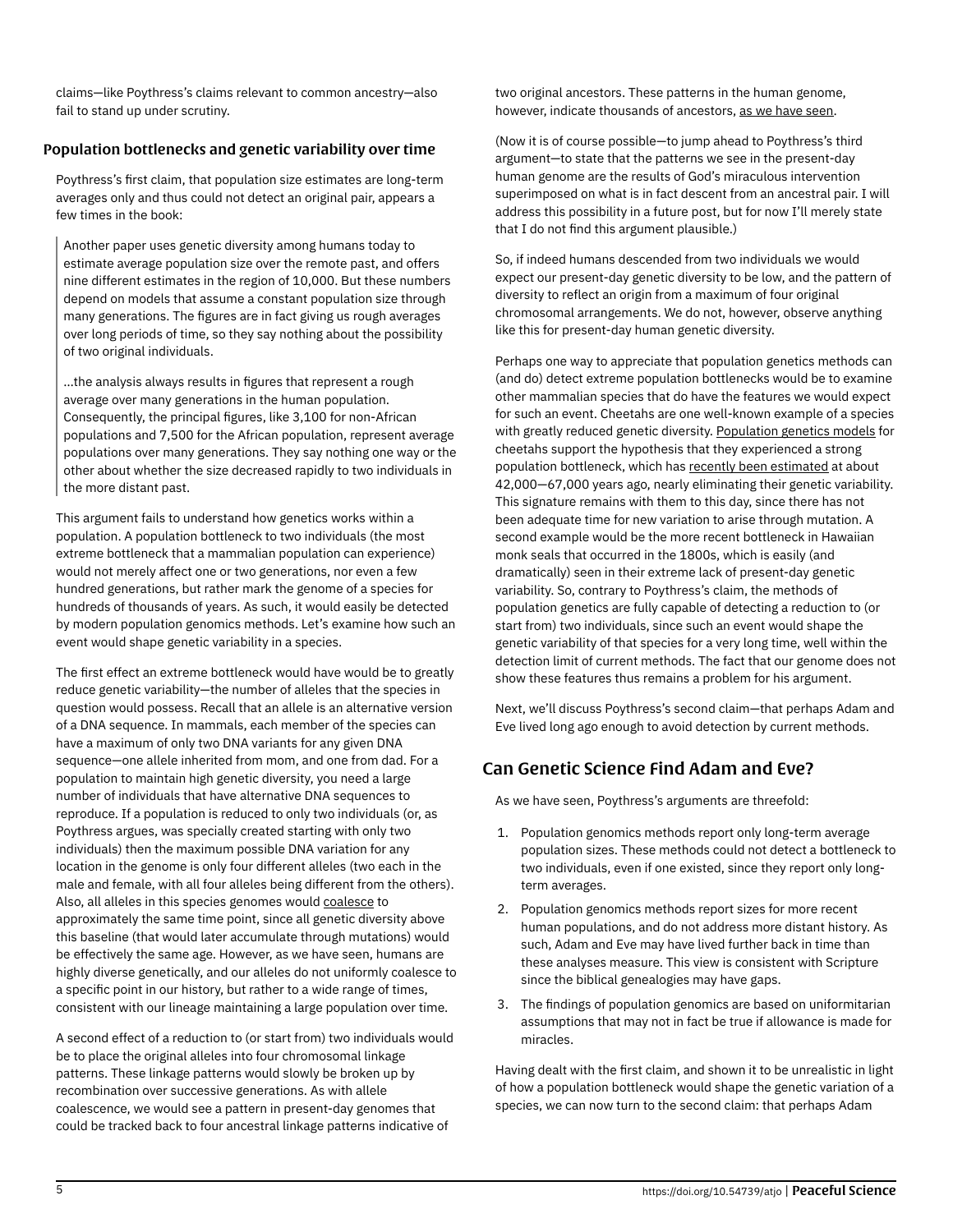and Eve lived deep in the past, beyond the ability of current population genetics methods to reliably assess.

There are at least two significant problems with this approach. The first is that population genetics techniques are perfectly capable of estimating human ancestral population sizes over a wide range of times in the deep past, and the results do not support Poythress's claim of an ancestral pair deeper in prehistory. Secondly, the further back in time one attempts to place Adam and Eve, the greater the tension one must be willing to bear between the internal evidence from Genesis about their time and setting, and what we observe in the paleontological / archaeological record. We will discuss these problems in turn.

#### Population genetics and human prehistory

In the section of Did Adam Exist? Where Poythress discusses ancestral human population sizes, he is primarily interacting with my [2010 paper in Perspectives on Science and Christian Faith](http://www.asa3.org/ASA/PSCF/2010/PSCF9-10Venema.pdf) (PDF) that discusses the evidence for human population genetics and common ancestry. [One study](https://doi.org/10.1101/gr.6023607) that I discuss in that paper uses linkage disequilibrium to estimate human ancestral population sizes between about 20,000 and 100,000 years ago, but deliberately excludes dealing with genetic variation that would estimate population sizes in the more distant past. Poythress notes this limitation, and uses it to frame an argument that perhaps Adam and Eve lived before this time:

the study indicates that there is an effective limitation to how far one can probe into the past. Information based on correlations between nearer locations on a chromosome probes further into the past, but the analysis always results in figures that represent a rough average over many generations in the human population. Consequently, the principal figures, like 3,100 for non-African populations and 7,500 for the African population, represent average populations over many generations. They say nothing one way or the other about whether the size decreased rapidly to two individuals in the more distant past.

Later in the book, Poythress makes a case that the Genesis genealogies do not exclude such a possibility:

William Henry Green did an extensive analysis of biblical genealogies and concluded that they may contain gaps. If they do, the gaps mean that we cannot use Ussher's procedure of adding up the years in the genealogies to obtain a date for the creation of Adam and Eve. The Bible simply does not tell us how long ago it was. Thus, Adam and Eve may have lived further back in time.

Taken together, Poythress leaves the impression that human population genetics models cannot reach back far enough in time to locate Adam—and that locating Adam and Eve as our unique ancestors deep in human prehistory is compatible with the Genesis narratives.

The first problem with this argument is based on the same misunderstanding that we [discussed in the last part.](https://biologos.org/articles/adam-eve-and-human-population-genetics-part-12-addressing-critics-poythress) As we saw, a population bottleneck to two individuals will markedly affect the genetic variability of a species for tens of thousands of years or more. Here Poythress notes that one particular study reaches back to 100,000 years, and hypothesizes that Adam and Eve perhaps lie beyond that limit. If they did so, however, they would have to be tens of thousands of years removed from that limit in order for the data at

100,000 years to appear as it does (barring, of course, recourse to miracles).

Secondly, noticing that one study reaches back to 100,000 years is not the same as establishing that population genetics as a field cannot reach back further. Indeed, as more and more human genetic variation data becomes available, we are able to look at various time points in our prehistory with increasing accuracy. For example, [one](https://www.ncbi.nlm.nih.gov/pmc/articles/PMC3154645) [such study](https://www.ncbi.nlm.nih.gov/pmc/articles/PMC3154645) published in 2011 uses [coalescence methods](https://web.archive.org/web/20200106045211/https://biologos.org/articles/adam-eve-and-human-population-genetics-part-8-coalescence-incomplete-lineag) to estimate the population size of our lineage between 10,000 and 1,000,000 years ago. The results are in good agreement with prior estimates: back to 1,000,000 years ago, our population has never numbered below about 10,000 individuals. In fact, as one goes further back in time, our population size increases: the bottleneck to 10,000 between 40,000 and 60,000 years ago is the smallest population for our lineage over the past million years. Recently a very similar approach was applied to a [larger data set](https://www.ncbi.nlm.nih.gov/pmc/articles/PMC4116295), with the same results. While Poythress could not have read the more recent paper prior to writing, the 2011 paper was available for over a year before he wrote the text of Did Adam Exist? and published it in the Westminster Theological Journal. Contrary to the impression he gives his readers, human population genetics had already examined the time he implied was unknowable, and demonstrated that no bottleneck occurred in our lineage between 100,000 and 1,000,000 years ago.

#### Adam and his Genesis context

Aside from the population genetics data that span our prehistory back to one million years, there are significant biblical challenges with locating Adam prior to 100,000 years ago. Briefly stated, the Genesis narratives assume a cultural setting consistent with the late Neolithic period, with agriculture and animal husbandry present (and metalworking a mere few generations off). To push Adam back to 100,000 years ago or more is to place him at a time where there is no archeological evidence for domesticated plants or animals, and only possible hints of artistic expression or religious activity. What Poythress might make of these difficulties is left unsaid.

Next, we'll address Poythress's third line of argumentation: that the uniformitarian assumptions of population genetics may in fact be incorrect due to miraculous events in our past.

## Miracles vs. Genetics?

When the [RMS Titanic](https://en.wikipedia.org/wiki/Sinking_of_the_RMS_Titanic) sank in April of 1912, the tragic circumstances of [one family](https://en.wikipedia.org/wiki/Allison_family) made headlines. Canadians Hudson and Bess Allison, along with their two-year-old daughter Loraine, infant son Trevor, and various servants, were first class passengers—and as such Bess and the children had ready access to the lifeboats. In the chaos, however, things went awry: Trevor was borne to safety in a lifeboat by his nurse, likely with Hudson and Bess unaware. While it is not certain, it is likely that Bess and Loraine remained with Hudson in the ensuing search for Trevor until it was too late: Hudson, Bess and Loraine went down with the ship, and only Hudson's body was recovered. Bess was one of only a handful of women in first class to perish; Loraine was the only child in first or second class to do so, leaving her infant brother as the sole surviving member of the family. Tragically, he too would die at the age of eighteen, leaving the sizeable Allison estate to more distant relatives.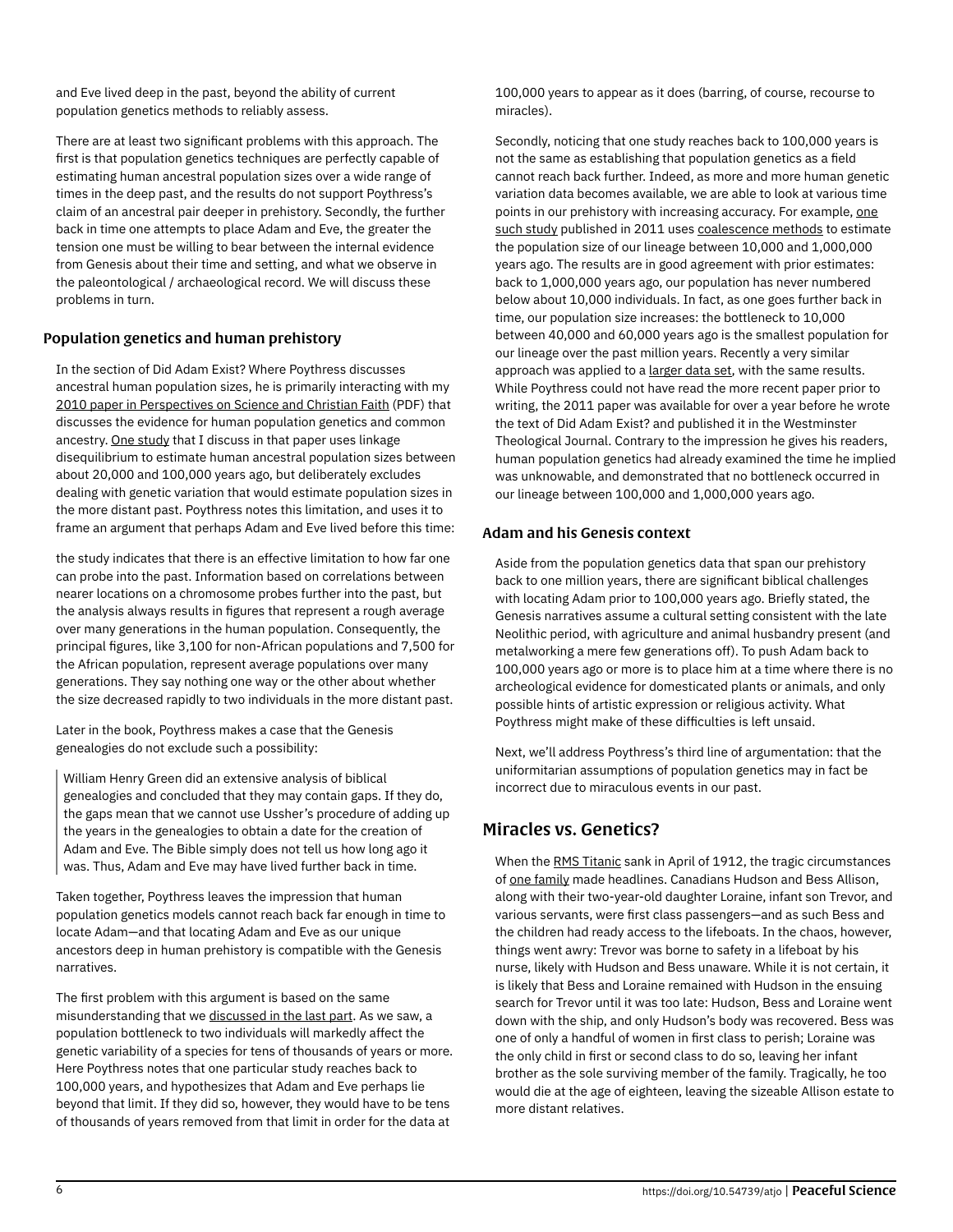In 1940, however, an American woman named [Helen Loraine Kramer](https://www.telegraph.co.uk/history/10581757/Lost-child-of-the-Titanic-and-the-fraud-that-haunted-her-family.html) came forward claiming to be the long lost Loraine Allison, and heir to the Allison family wealth. Her claims were rejected by the Allison family, and after a time she dropped out of the media limelight. It was not until 2012, the 100-year anniversary of the sinking, that Kramer's claims would again surface—this time championed by her granddaughter, who also was seeking interviews and a book deal. In 2012 there was, of course an easy way to determine the truth of the matter that had not been available in 1940: DNA evidence. Since the claim involved a continuous line of female descent, [mitochondrial](https://biologos.org/articles/mitochondrial-eve-y-chromosome-adam-and-reasons-to-believe) [DNA evidence](https://biologos.org/articles/mitochondrial-eve-y-chromosome-adam-and-reasons-to-believe) was relevant. Though Kramer's granddaughter did not submit a DNA sample, another female relative of Kramer was willing. A female relative of Bess Allison also provided a sample, keen to finally put the trying ordeal to rest. The [resulting analysis](https://web.archive.org/web/20200106045211/https://findingloraine.wordpress.com/mtdna) demonstrated that Kramer's mitochondrial DNA was not at all a match to that of Bess Allison, indicating that Kramer cannot be Loraine Allison. The case is thus closed, though Kramer's granddaughter still [maintains a website](https://web.archive.org/web/20200106045211/http://www.titanicslastmystery.com) where she attempts to cast doubt on the results and promises forthcoming evidence in her favor [Editor's note: the website appears to have been taken down since this post was published].

We have been examining the arguments of Vern Poythress in his short book Did Adam Exist?—a book written to persuade Evangelicals that holding to a literal Adam and Eve as the specially created, sole genetic progenitors of the entire human race remains a credible option for Christian apologetics. As we have seen, Poythress' scientific arguments have not withstood scrutiny. His final argument, however, is not scientific but rather theological in nature: that Christians should withhold judgment on human genetics because God may have employed miracles when creating the human race.

The argument in Did Adam Exist? takes the following form:

Now consider the second issue, the issue of gradualism. According to the picture in the Bible, God can work as he wishes. Many times he works through gradual processes, as we have observed. The regularity of these processes reflects God's faithfulness. But he is not a prisoner underneath these processes. His rule over the world is what establishes the processes in the first place. He is free to work exceptionally, whenever he wishes. The experimental aspect of science is possible because of the regularities in God's rule. But, rightly understood, science is subject to God and cannot presume to dictate to him what he has to do. It cannot forbid exceptions. Thus, exceptions are possible in the case of one-time, unrepeatable events, such as the origin of the universe, the origin of the first life, and the origin of human beings. The gradual processes that represent the usual means for God's rule may have exceptions…

[Matthew 1:18-25](https://www.biblegateway.com/passage/?search=Matthew%201:18-25&version=NIV&src=tools) and [Luke 1:34-37](https://www.biblegateway.com/passage/?search=Luke%201:34-37&version=NIV&src=tools) indicate that Jesus was born of a virgin. If a scientist had been able to test a sample of DNA from Jesus' cells, would he have found a normal human Y chromosome, such as is present in the human DNA of men but not women? The Bible does not speak directly about such details, but [Heb 2:14](https://www.biblegateway.com/passage/?search=Heb%202:14&version=NIV&src=tools), [17](https://www.biblegateway.com/passage/?search=Heb%202:17&version=NIV&src=tools); [4:15](https://www.biblegateway.com/passage/?search=Heb%204:15&version=NIV&src=tools), and other passages indicate that Jesus was fully human. (Other passages, of course, indicate that he is also fully divine. He is

one person with two natures, a divine nature and a human nature. This is a great mystery.) It is reasonable to infer that Jesus' full humanity extended even to details like the Y chromosome. If so, the Y chromosome is an example of a thorough-going DNA match that was not the product of ordinary mammalian reproductive processes…

Jesus' virgin birth is clearly a most exceptional case, but it shows that we must reckon with more than one possible account for DNA matches.

How might this argument apply to questions of our origins? In raising the possibility of miracles, Poythress is effectively claiming that no conclusion of genetics is sure, because there may be, unknown to us, the exceptional acts of God at play that render the evidence unintelligible to the methods of science. Taken to its logical conclusion, this argument would establish that no conclusion of science as a whole is sure—because, as Poythress would surely agree, the exceptional acts of God are not limited to genetics, but could in principle apply to any area of the natural world.

It should go without saying that I find this a puzzling, weak argument. I find it puzzling, because I know that Poythress does treat certain conclusions of science as settled, such as the evidence for an old earth. If God is free to work exceptionally in genetics, surely he is also free in geology, radiometric dating, cosmology, dendrochronology, and other fields that attest to the age of the earth. Yet Poythress does not argue for exceptions here (at least, not that I know of). Why does Poythress not do so? Because there is an overall pattern of evidence within those disciplines that point to the same conclusion (the earth is old), and to argue otherwise requires one to postulate that God is performing exceptional acts in an ad hoc manner to maintain a charade. It is formally possible, yes, that the earth is actually young and that God miraculously arranged the evidence, repeatedly, in such a way to give it an appearance of age—just as it is formally possible that God engineered the genomes of billions of people to give the unmistakable impression that we descend from a population of thousands and, further back, share ancestors with other species. But why would he do so? What possible end could it serve? While the Incarnation presumably required Jesus to have a Y chromosome, the patterns of DNA variation we observe in humans are not necessary. Perhaps some miraculous engineering of variation underlying our immune system might be explicable, but the vast majority of human DNA variation has no biological relevance—we'd all be fine being much more similar to each other than we are. Genetic diseases aside, most genetic variants in humans are neutral in their effects.

Taken to its logical conclusion, Poythress's argument means it is not appropriate for geneticists to settle paternity disputes, use DNA evidence to solve murders, seek causes or treatments for genetic diseases, or investigate 75-year-old cases of fraud—because there is no necessary reason to suppose that what we observe is in fact the result of God sustaining natural genetic processes. Surely Poythress would not accept an appeal to miracle to explain away DNA evidence in the courtroom, yet that is the equivalent (and more) of what he asks of geneticists in the service of his apologetic.